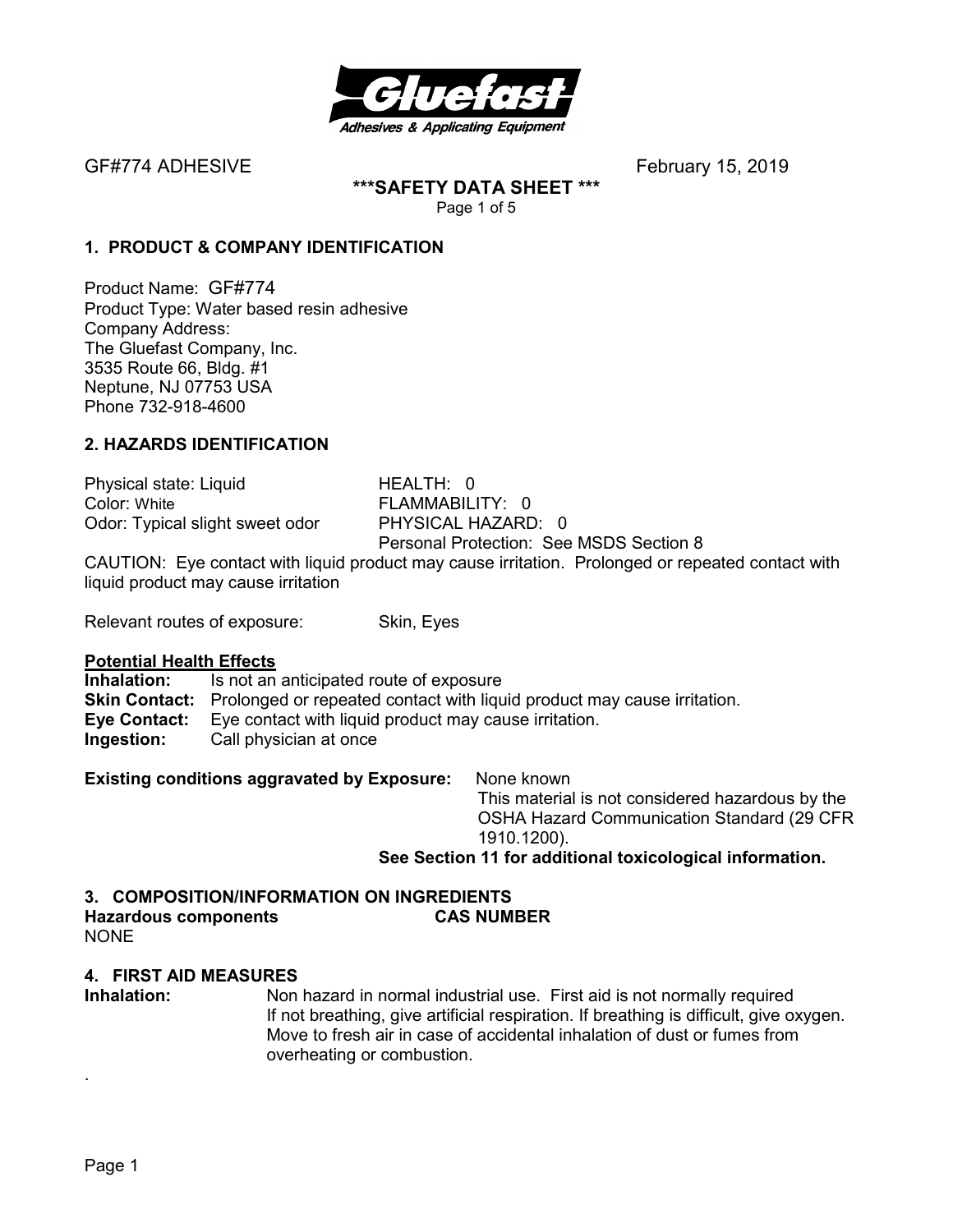

## **\*\*\*SAFETY DATA SHEET \*\*\***

Page 2 of 5

**Skin contact:** Wash affected area with soap and water. Launder contaminated clothing before reuse.

**Eye contact:** Flush eyes with large amounts of water until irritation subsides. If irritation persists, get medical attention.

**Ingestion:** If person can swallow, give one glass of water or milk. Do not induce vomiting. Get immediate medical attention. Never give anything by mouth to an unconscious person

**5. FIRE FIGHTING MEASURES Flash point:** Not applicable **Auto ignition temperature:** Not applicable **Flammable/Explosive limits - lower:** Not applicable **Flammable/Explosive limits** – **upper:** Not applicable **Extinguishing media:** CO2; Dry chemical; Foam **Special firefighting procedures:** Not applicable **Unusual fire or explosion hazards:** Not applicable **Hazardous combustion products:** Carbon monoxide, carbon dioxide

## **6. ACCIDENTAL RELEASE MEASURES**

Dike if necessary, contain spill with inert absorbent and transfer to containers for disposal. Keep spilled product out of sewers, watersheds or water systems

| <b>Environmental precautions:</b> | Do not flush to storm sewer or waterway.<br>No special environmental precautions required.                                                                                                                                                    |
|-----------------------------------|-----------------------------------------------------------------------------------------------------------------------------------------------------------------------------------------------------------------------------------------------|
| <b>Clean-up methods:</b>          | Spills should be taken up with suitable absorbent and<br>placed in containers. Spill area can be washed with<br>water; collect wash water for approved disposal.<br>Contact state or town municipalities for proper<br>disposal instructions. |
| 7. HANDLING AND STORAGE           |                                                                                                                                                                                                                                               |
| Handling:                         | Product contains small amount of formaldehyde (less<br>than 0.1%), which could accumulate in the unvented<br>head space of drums or bulk storage vessels. Open<br>drum in ventilated area. Avoid breathing vapors.<br>$40 - 100$ F            |
| Storage:                          | Store at room temperature. Rotate stock using oldest<br>material first. Shelf life is three months. KEEP FROM<br><b>FREEZING.</b>                                                                                                             |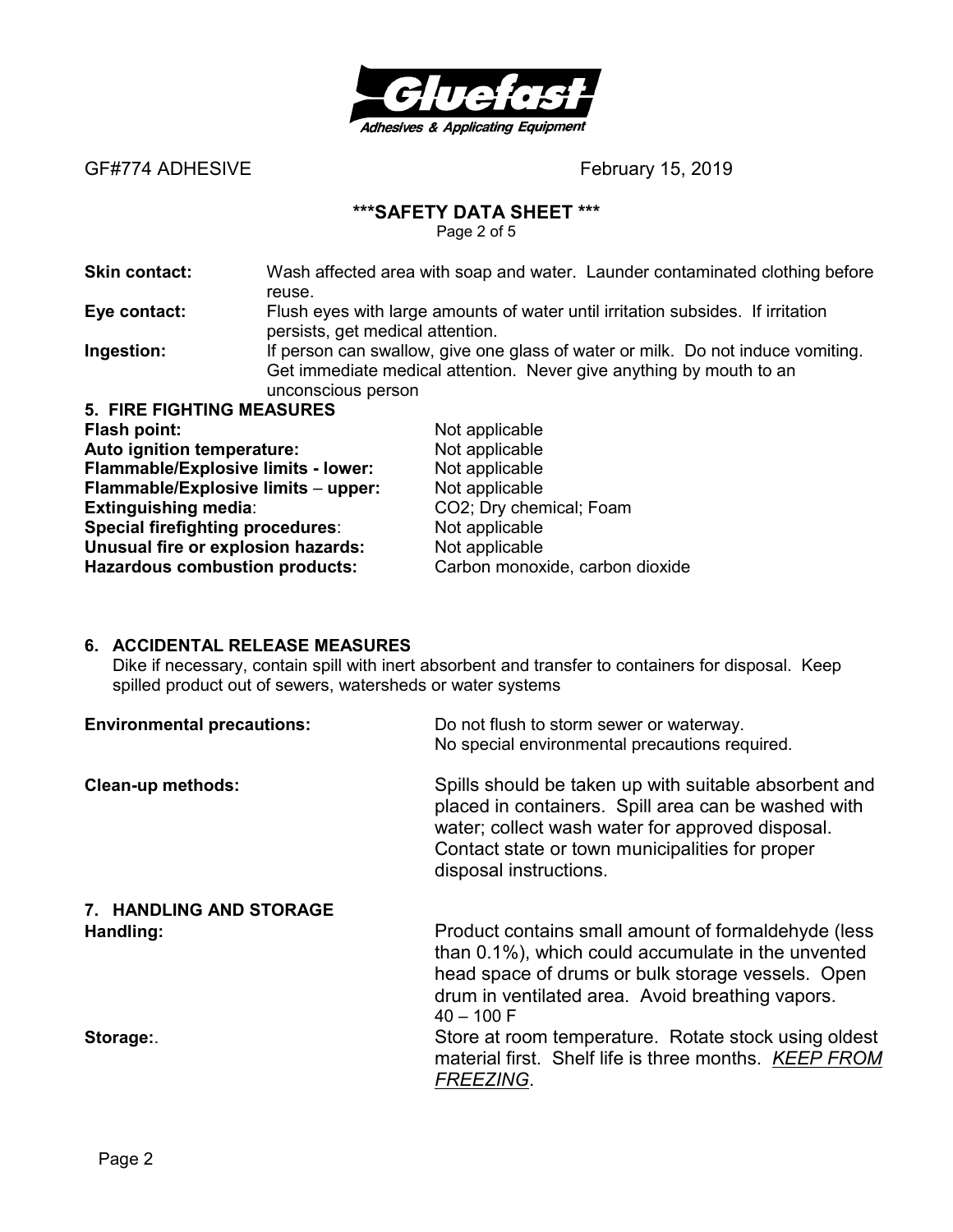

GF#774 ADHESIVE *CHEREFERGEER CONTENTS ADHESIVE February* **15, 2019** 

# **\*\*\*SAFETY DATA SHEET \*\*\***  Page 3 of 5

# **8. EXPOSURE CONTROLS/PERSONAL PROTECTION**

**Solubility in water:** Miscible Miscible<br> **Partition coefficient (n-octanol/water)** Not applicable

**Partition coefficient (n-octanol/water)** Not applicable voc content:

**Employers should complete an assessment of all workplaces to determine the need for, and selection of, proper exposure controls and protective equipment for each task performed.** 

| <b>Hazardous components</b>         | <b>ACGIH TLV</b>                         | <b>OSHA PEL</b> | <b>AIHA WEEL</b>                                                                                                                                                                                                                                                           | <b>OTHER</b> |
|-------------------------------------|------------------------------------------|-----------------|----------------------------------------------------------------------------------------------------------------------------------------------------------------------------------------------------------------------------------------------------------------------------|--------------|
| None                                | None                                     | None            | None                                                                                                                                                                                                                                                                       | None         |
| <b>Engineering controls:</b>        | contamination.                           |                 | General room ventilation is usually adequate. Local<br>exhaust ventilation is recommended when general<br>ventilation is not sufficient to control airborne                                                                                                                |              |
| <b>Respiratory protection:</b>      | for respiratory use (29 CFR 1910.134).   |                 | No personal respiratory protective equipment normally<br>required. Where the potential exists for exposure to<br>decomposition products due to heating or elevated<br>temperatures, wear NIOSH approved respiratory<br>protection as appropriate. Observe OSHA regulations |              |
| <b>Eyeface protection:</b>          | splashing or spraying of product exists. |                 | Safety goggles or safety glasses with side shields. Full<br>face protection should be used if the potential for                                                                                                                                                            |              |
| <b>Skin protection:</b>             | protective clothing.                     |                 | Use impermeable gloves and protective clothing as<br>necessary to prevent skin contact. Wear suitable                                                                                                                                                                      |              |
| 9. PHYSICAL AND CHEMICAL PROPERTIES |                                          |                 |                                                                                                                                                                                                                                                                            |              |
| <b>Physical state:</b>              | Liquid                                   |                 |                                                                                                                                                                                                                                                                            |              |
| Color:                              | White                                    |                 |                                                                                                                                                                                                                                                                            |              |
| Odor:                               | Typical slight sweet odor                |                 |                                                                                                                                                                                                                                                                            |              |
| <b>Odor threshold:</b>              | Not available                            |                 |                                                                                                                                                                                                                                                                            |              |
| Ph:                                 | 4.5                                      |                 |                                                                                                                                                                                                                                                                            |              |
| <b>Vapor Pressure:</b>              | 17.5(20c)                                |                 |                                                                                                                                                                                                                                                                            |              |
| <b>Boiling Point/range:</b>         | $>212F$                                  |                 |                                                                                                                                                                                                                                                                            |              |
| <b>Freezing Point/range:</b>        | $32 F$                                   |                 |                                                                                                                                                                                                                                                                            |              |
| <b>Specific gravity:</b>            | .89                                      |                 |                                                                                                                                                                                                                                                                            |              |
| Vapor density:                      | 0.62                                     |                 |                                                                                                                                                                                                                                                                            |              |
| <b>Flash Point:</b>                 | Not applicable                           |                 |                                                                                                                                                                                                                                                                            |              |
| Flammable/Explosive limits - lower: | Not applicable                           |                 |                                                                                                                                                                                                                                                                            |              |
| Flammable/Explosive limits - upper: | Not applicable                           |                 |                                                                                                                                                                                                                                                                            |              |
| <b>Autoignition temperature:</b>    | Unknown                                  |                 |                                                                                                                                                                                                                                                                            |              |
| <b>Evaporation rate:</b>            | 1 (Water)                                |                 |                                                                                                                                                                                                                                                                            |              |
| <b>Solubility in water:</b>         | <b>Miscible</b>                          |                 |                                                                                                                                                                                                                                                                            |              |

**VOC content:**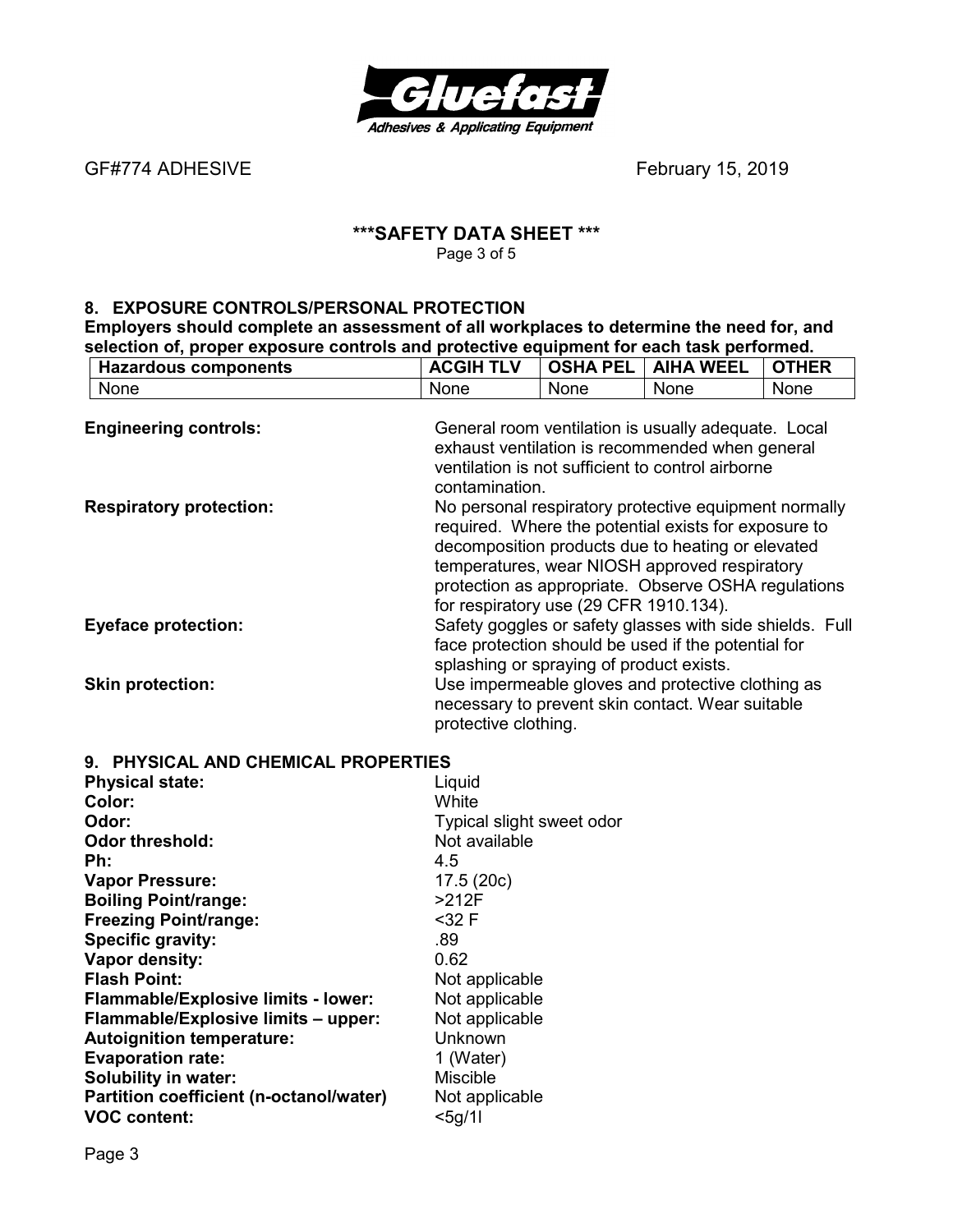

# **\*\*\*SAFETY DATA SHEET \*\*\***

Page 4 of 5

# **10. STABILITY AND REACTIVITY**

| Stability               | <b>Stable</b>                                                      |
|-------------------------|--------------------------------------------------------------------|
| Hazardous reactions:    | Will not occur.                                                    |
|                         | Hazardous decomposition products   Carbon monoxide, carbon dioxide |
| Incompatible materials: | Materials that react with water.                                   |
| Conditions to avoid:    | Do not freeze.                                                     |

### **11. TOXICOLOGICAL INFORMATION**

| <b>Hazardous components</b> |             | NTB Carcinogen   IARC Carcinogen | <b>OSHA Carcinogen</b>   |
|-----------------------------|-------------|----------------------------------|--------------------------|
|                             |             |                                  | (Specifically Regulated) |
| <b>None</b>                 | <b>None</b> | <b>None</b>                      | <b>None</b>              |
|                             |             |                                  |                          |
| <b>Hazardous components</b> |             | <b>Health Effects/</b>           |                          |
|                             |             | <b>Target Organs</b>             |                          |
| None                        |             | None                             |                          |

## **12. ECOLOGICAL INFORMATION**

Ecological information: N/A

# **13. DISPOSAL CONSIDERATIONS**

#### **Information provided is for unused product only.**

| Recommended method of disposal: | Legal disposition of wastes is the responsibility of the<br>owner/generator of the waste. Applicable federal, state<br>and/or local regulations must be followed during<br>treatment, storage, or disposal of waste containing this<br>product. |
|---------------------------------|-------------------------------------------------------------------------------------------------------------------------------------------------------------------------------------------------------------------------------------------------|
| Hazardous waste number:         | Not a RCRA hazardous waste.                                                                                                                                                                                                                     |

# **14. TRANSPORT INFORMATION**

U.S. Department of Transportation Ground (49 CFR)

| Proper shipping name:                                                                     | GF774GL, GF774PL, GF774DR             |
|-------------------------------------------------------------------------------------------|---------------------------------------|
| Hazard class or division:                                                                 | <b>None</b>                           |
| Identification number:                                                                    | <b>None</b>                           |
| Packing group:                                                                            | Carton, 5-gallon pail, 55 gallon drum |
| Product is not regulated, non hazardous and not restricted for transport by air or water. |                                       |

Page 4